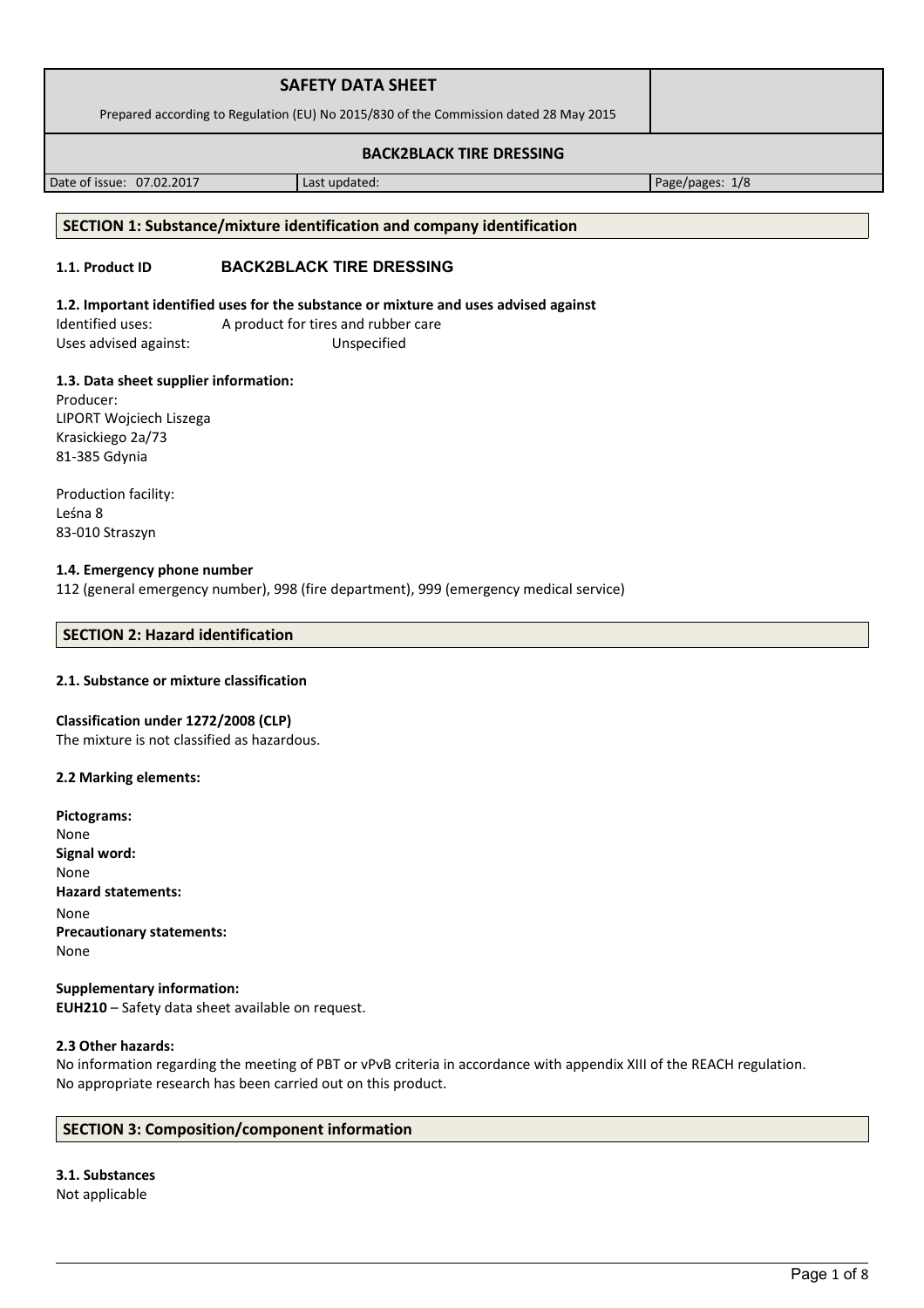| <b>SAFETY DATA SHEET</b>                                                              |               |                 |  |
|---------------------------------------------------------------------------------------|---------------|-----------------|--|
| Prepared according to Regulation (EU) No 2015/830 of the Commission dated 28 May 2015 |               |                 |  |
| <b>BACK2BLACK TIRE DRESSING</b>                                                       |               |                 |  |
| Date of issue: 07.02.2017                                                             | Last updated: | Page/pages: 2/8 |  |

# **3.2. Mixtures**

Dangerous components:

|                                          | Quantity<br>[%] | <b>CLP classification</b>    |                                |  |
|------------------------------------------|-----------------|------------------------------|--------------------------------|--|
| <b>Product ID</b>                        |                 | <b>Hazard classification</b> | <b>Hazard statements codes</b> |  |
| Stoddard solvent                         | ${<}1$          | Flam Lig. 3                  | H <sub>226</sub>               |  |
| CAS number: 8052-41-3                    |                 | STOT SE 3                    | H336                           |  |
| EC number: 232-489-3                     |                 | STOT RE 1                    | H372                           |  |
| Index number: 649-345-00-4               |                 | Asp. Tox. 1                  | H <sub>304</sub>               |  |
| REACH registration number: the substance |                 | <b>Aquatic Chronic 2</b>     | H411                           |  |
| is subject to the transitional period    |                 |                              |                                |  |
| regulations                              |                 |                              |                                |  |

The full meaning of hazard statements has been given in section 16.

### **SECTION 4: First aid measures**

### **4.1. Description of first aid measures**

#### **Routes of exposure:**

Inhalation, ingestion, skin and eye contact.

#### **Inhalation:**

Take the affected person out into fresh air. Place in a comfortable position. Ensure peace and protect against heat loss.

## Provide medical assistance if necessary.

### **Consumption:**

Rinse mouth with water, drink 2-3 cups of water, consult a doctor. Do not induce vomiting. If unconscious do not give anything by mouth.

Transport the affected person to hospital if necessary. Ensure peace, place in a lying position and protect against heat loss.

## **Eye contact:**

Remove any contact lenses if possible.

Flush with plenty of lukewarm water for 10–15 minutes with eyelids wide open. Place the upper eyelid on the lower eyelid from time to time. Cover the eyes with a compress.

Provide ophthalmologist assistance if necessary.

### **Skin contact:**

Take off the contaminated clothes and shoes.

Wash the contaminated skin with plenty of water and then with water containing mild soap.

Seek medical attention if skin irritation persists.

### **4.2. Most important symptoms and effects, both acute and delayed**

No further data available.

### **4.3. Indication of any immediate medical attention and special treatment needed**

The course of action is decided on by a medical doctor, based on an examination of the person affected.

### **SECTION 5: Fire emergency procedure**

### **5.1. Extinguishing agents:**

**Suitable extinguishing agents:** alcohol-resistant foam or dry extinguishing agents, carbon dioxide extinguishers, sand, soil, water aerosol. Choose extinguishing agents based on the conditions of the environment. **Unsuitable extinguishing agents:** High volume water jet.

### **5.2. Special threats related to the substance or mixture**

In case of fire, high temperatures cause a release of hazardous decomposition products that contain carbon monoxides.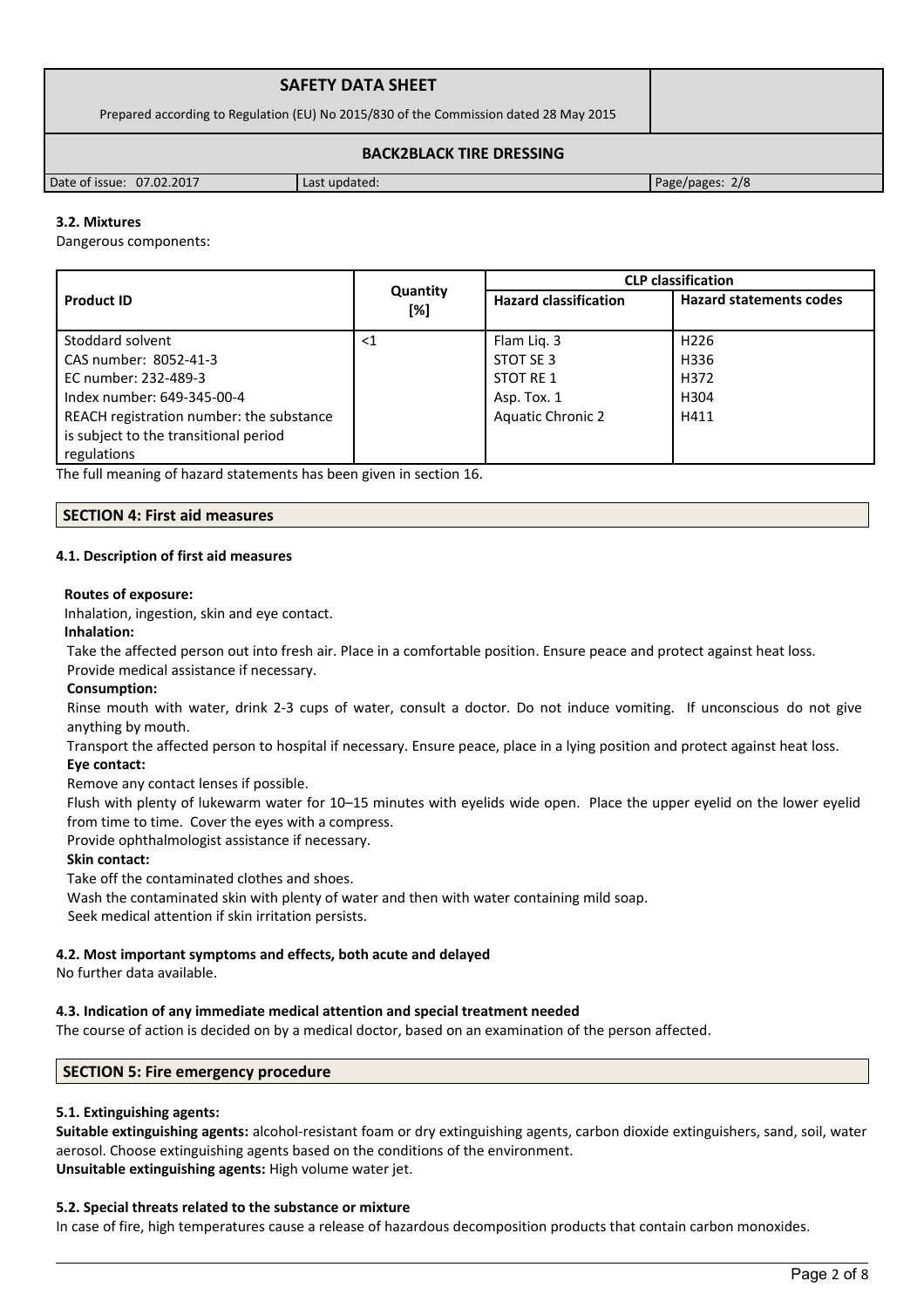| <b>SAFETY DATA SHEET</b><br>Prepared according to Regulation (EU) No 2015/830 of the Commission dated 28 May 2015 |               |                 |  |
|-------------------------------------------------------------------------------------------------------------------|---------------|-----------------|--|
| <b>BACK2BLACK TIRE DRESSING</b>                                                                                   |               |                 |  |
| Date of issue: 07.02.2017                                                                                         | Last updated: | Page/pages: 3/8 |  |

## **5.3. Information for the fire department**

Spray the containers located in the fire area with water, remove from the hazardous area if possible. In case of a fire in an enclosed environment, use protective clothing and compressed air breathing apparatus. Do not allow the extinguishing agents into ground waters, surface waters, or sewage systems.

### **SECTION 6: Measures regarding accidental release into the environment**

### **6.1. Individual safety measures, protective equipment and emergency procedures**

For persons other than emergency personnel: notify the appropriate authorities of the emergency. Remove any persons not participating in the containment procedures from the contamination area. For emergency personnel: Ensure proper ventilation, use individual safety measures.

### **6.2. Environmental safety measures**

Prevent the contamination from spreading into sewage systems and water reservoirs.

### **6.3. Methods of removing and preventing the spread of contamination:**

Prevent the contamination from spreading and attempt removal using absorptive materials (sand, diatomite, universal absorbent), place the contaminated materials in properly marked containers for subsequent utilization in accordance with the mandatory provisions of the law.

### **6.4. References to other sections**

Product waste disposal – see section 13 of this data sheet. Individual protective measures – see section 8 of this data sheet.

### **SECTION 7: Storage and use of substances and mixtures**

### **7.1. Precautions for safe handling**

**Recommendations for handling the mixture** 

Avoid direct contact with the mixture. Avoid inhalation. Prevent from spreading into sewage systems. **Apply general provisions of the industrial work hygiene**  Do not eat, drink or smoke when using the product. Replace the contaminated clothing. Wash hands thoroughly after handling. Wash contaminated clothing before reusing. Wash hands and face before breaks at work.

#### **7.2. Safe storage regulations, including any mutual incompatibility information**

Store in a well-ventilated area. Keep container tightly closed. Store in a cool place. Protect from sunlight and sources of heat. Do not store with food or animal feeding stuffs. Always use containers made of materials analogous to the original ones. Open containers should be handled very carefully so as to prevent spillage. Do not handle until all safety precautions have been read and understood.

### **7.3. Specific end use(s)**

See section 1.2 of this data sheet.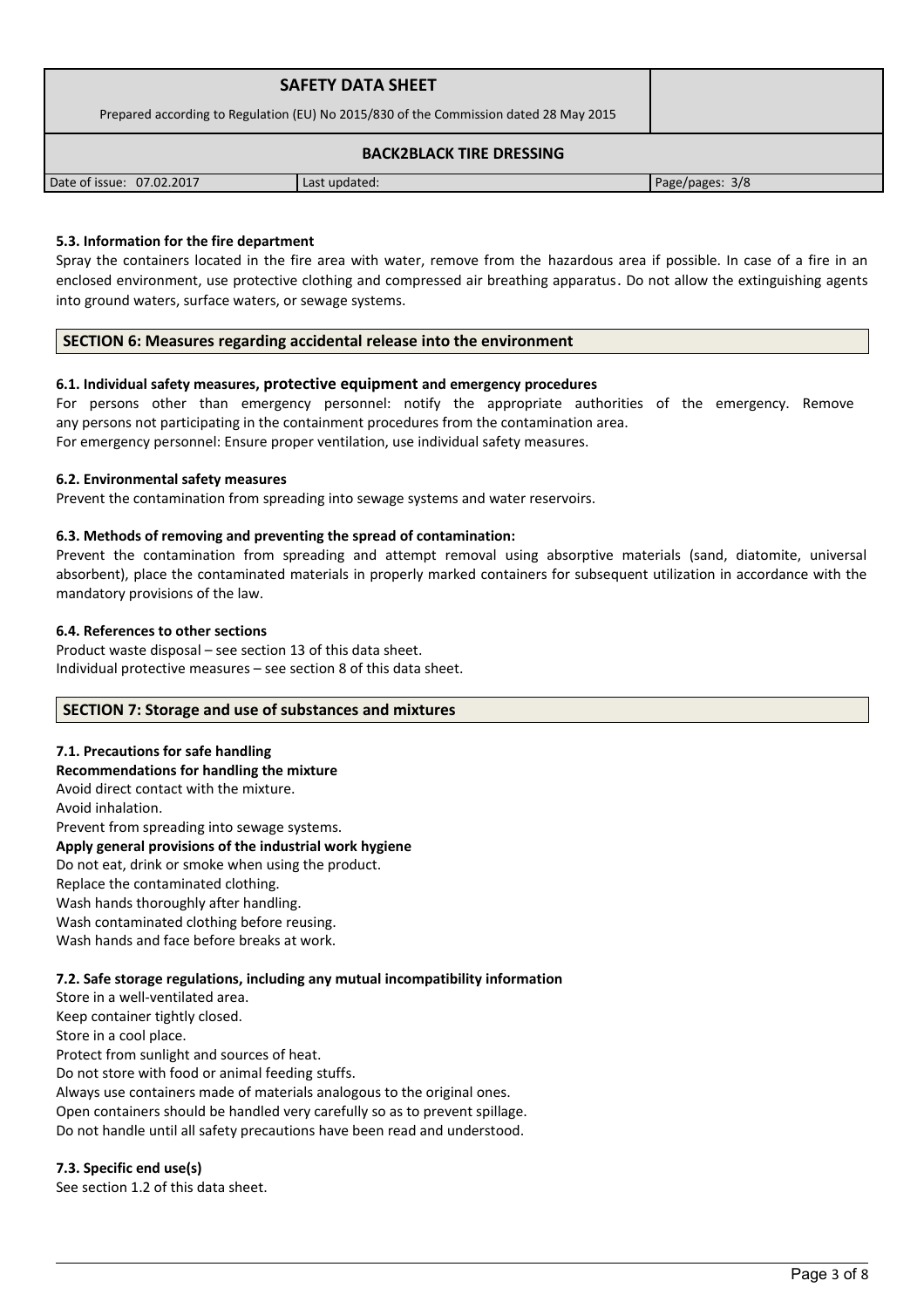|                                                                                                                        | <b>SAFETY DATA SHEET</b> |                                                                                                                                     |                 |              |
|------------------------------------------------------------------------------------------------------------------------|--------------------------|-------------------------------------------------------------------------------------------------------------------------------------|-----------------|--------------|
|                                                                                                                        |                          | Prepared according to Regulation (EU) No 2015/830 of the Commission dated 28 May 2015                                               |                 |              |
|                                                                                                                        |                          |                                                                                                                                     |                 |              |
|                                                                                                                        |                          | <b>BACK2BLACK TIRE DRESSING</b>                                                                                                     |                 |              |
| Date of issue: 07.02.2017                                                                                              | Last updated:            |                                                                                                                                     | Page/pages: 4/8 |              |
|                                                                                                                        |                          |                                                                                                                                     |                 |              |
| <b>SECTION 8: Exposure controls/individual protective measures</b>                                                     |                          |                                                                                                                                     |                 |              |
|                                                                                                                        |                          |                                                                                                                                     |                 |              |
| 8.1. Control parameters                                                                                                |                          |                                                                                                                                     |                 |              |
| The national highest acceptable concentration values in the work environment                                           |                          |                                                                                                                                     |                 |              |
|                                                                                                                        |                          | in accordance with the Notice of the Minister of Labor and Social Policy of 6 June 2014 on the highest acceptable concentration and |                 |              |
|                                                                                                                        |                          | intensity of factors detrimental to health in the work environment (Dz.U. (Journal of Laws) 2014, item 817).                        |                 |              |
| <b>NAME OF THE SUBSTANCE</b>                                                                                           | ID                       | NDS(mg/m3)                                                                                                                          | NDSCh $(mg/m3)$ | NDSP (mg/m3) |
|                                                                                                                        |                          |                                                                                                                                     |                 |              |
|                                                                                                                        |                          |                                                                                                                                     |                 |              |
| 8.2. Exposure controls                                                                                                 |                          |                                                                                                                                     |                 |              |
| Appropriate technical control measures                                                                                 |                          |                                                                                                                                     |                 |              |
| General room ventilation is recommended.                                                                               |                          |                                                                                                                                     |                 |              |
| Individual safety measures                                                                                             |                          |                                                                                                                                     |                 |              |
| Face and eye protection                                                                                                |                          |                                                                                                                                     |                 |              |
| Not required under normal conditions of use.                                                                           |                          |                                                                                                                                     |                 |              |
| <b>Skin protection</b>                                                                                                 |                          |                                                                                                                                     |                 |              |
| <b>Hand protection</b>                                                                                                 |                          |                                                                                                                                     |                 |              |
| Not required under normal conditions of use.                                                                           |                          |                                                                                                                                     |                 |              |
| <b>Body protection</b>                                                                                                 |                          |                                                                                                                                     |                 |              |
| Use protective workwear.                                                                                               |                          |                                                                                                                                     |                 |              |
| The selection of individual protection measures must be made taking into account the concentration and quantity of the |                          |                                                                                                                                     |                 |              |
| hazardous substance occurring in the work environment.                                                                 |                          |                                                                                                                                     |                 |              |
| <b>Respiratory tract protection</b>                                                                                    |                          |                                                                                                                                     |                 |              |
| Not required under normal conditions of use.                                                                           |                          |                                                                                                                                     |                 |              |
| <b>Environment exposure controls</b>                                                                                   |                          |                                                                                                                                     |                 |              |
| Do not discharge into sewage systems or ground waters.                                                                 |                          |                                                                                                                                     |                 |              |

# **General safety and hygiene recommendations**

Follow good hygiene practice.

# **SECTION 9: Physical and chemical properties**

# **9.1. Basic physical and chemical property information**

| Appearance:                                   | Under normal conditions: gel |
|-----------------------------------------------|------------------------------|
| Color:                                        | Colorless                    |
| Odor:                                         | Pineapple                    |
| <b>Odor threshold:</b>                        | Unspecified                  |
| pH:                                           | Unspecified                  |
| Melting point/freezing point:                 | Unspecified                  |
| Initial boiling point and boiling range:      | Unspecified                  |
| Flash point:                                  | Unspecified                  |
| Flammability (solid, gas):                    | Unspecified                  |
| Upper/lower flammability or explosive limits: | Unspecified                  |
| Vapor pressure                                | Unspecified                  |
| Vapor density:                                | Unspecified                  |
| <b>Relative density:</b>                      | Unspecified                  |
| Solubility:                                   | Unspecified                  |
| Partition coefficient: n-octanol/water:       | Unspecified                  |
| Auto-ignition temperature:                    | Unspecified                  |
| <b>Decomposition temperature:</b>             | Unspecified                  |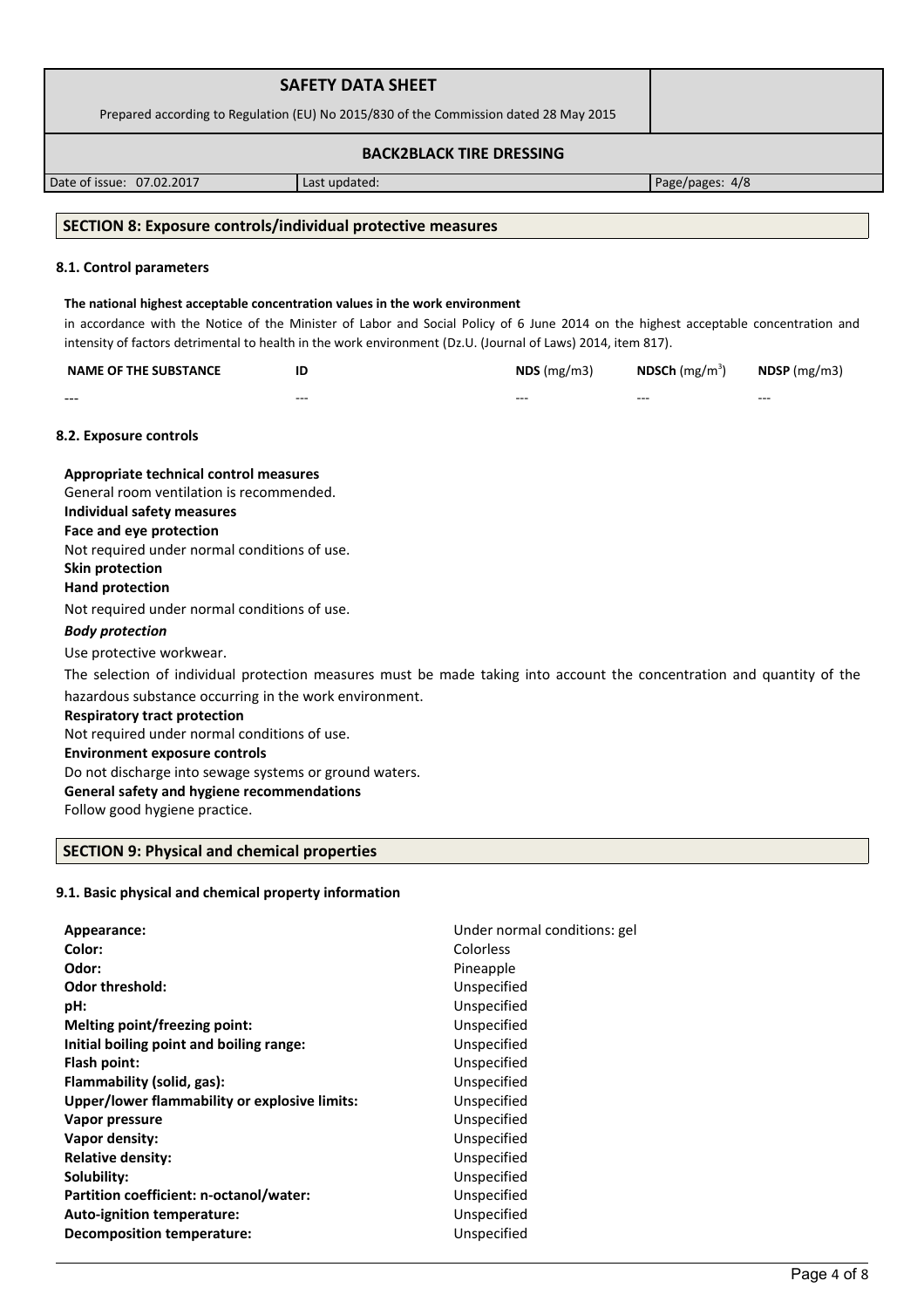| <b>SAFETY DATA SHEET</b>                                                              |  |
|---------------------------------------------------------------------------------------|--|
| Prepared according to Regulation (EU) No 2015/830 of the Commission dated 28 May 2015 |  |
| <b>BACK2BLACK TIRE DRESSING</b>                                                       |  |

Date of issue: 07.02.2017 Last updated: Page/pages: 5/8

**Viscosity:** Unspecified **Explosive properties:**  $\blacksquare$  Not applicable **Oxidizing properties:** Not applicable

## **9.2. Additional information**

No additional analysis results.

## **SECTION 10: Stability and reactivity**

### **10.1. Reactivity**

The mixture is chemically stable under normal conditions.

### **10.2. Chemical stability**

The product is stable when properly used, stored and transported.

### **10.3. Potential for hazardous reactions**

No data

### **10.4. Conditions to avoid** No data

### **10.5. Incompatible materials**

No data

# **10.6. Hazardous decomposition products**

Do not occur when used in accordance with its purpose.

# **SECTION 11: Toxicological information**

### **11.1. Information regarding toxicological effects**

### **Acute toxicity**

Based on available data, the classification criteria are not met. **Skin corrosion/irritation**

Based on available data, the classification criteria are not met. **Serious eye injury/irritation**

Based on available data, the classification criteria are not met. **Allergenic influence on respiratory tract or skin**

Based on available data, the classification criteria are not met. **Mutagenic influence on reproductive cells**

Based on available data, the classification criteria are not met. **Carcinogenicity**

Based on available data, the classification criteria are not met. **Harmful influence on reproductive organs**

Based on available data, the classification criteria are not met. **Toxic influence on target organs – single exposure**

Based on available data, the classification criteria are not met. **Toxic influence on target organs – repeated exposure**

Based on available data, the classification criteria are not met. **Hazard caused by aspiration**

Based on available data, the classification criteria are not met.

### **SECTION 12: Environmental information**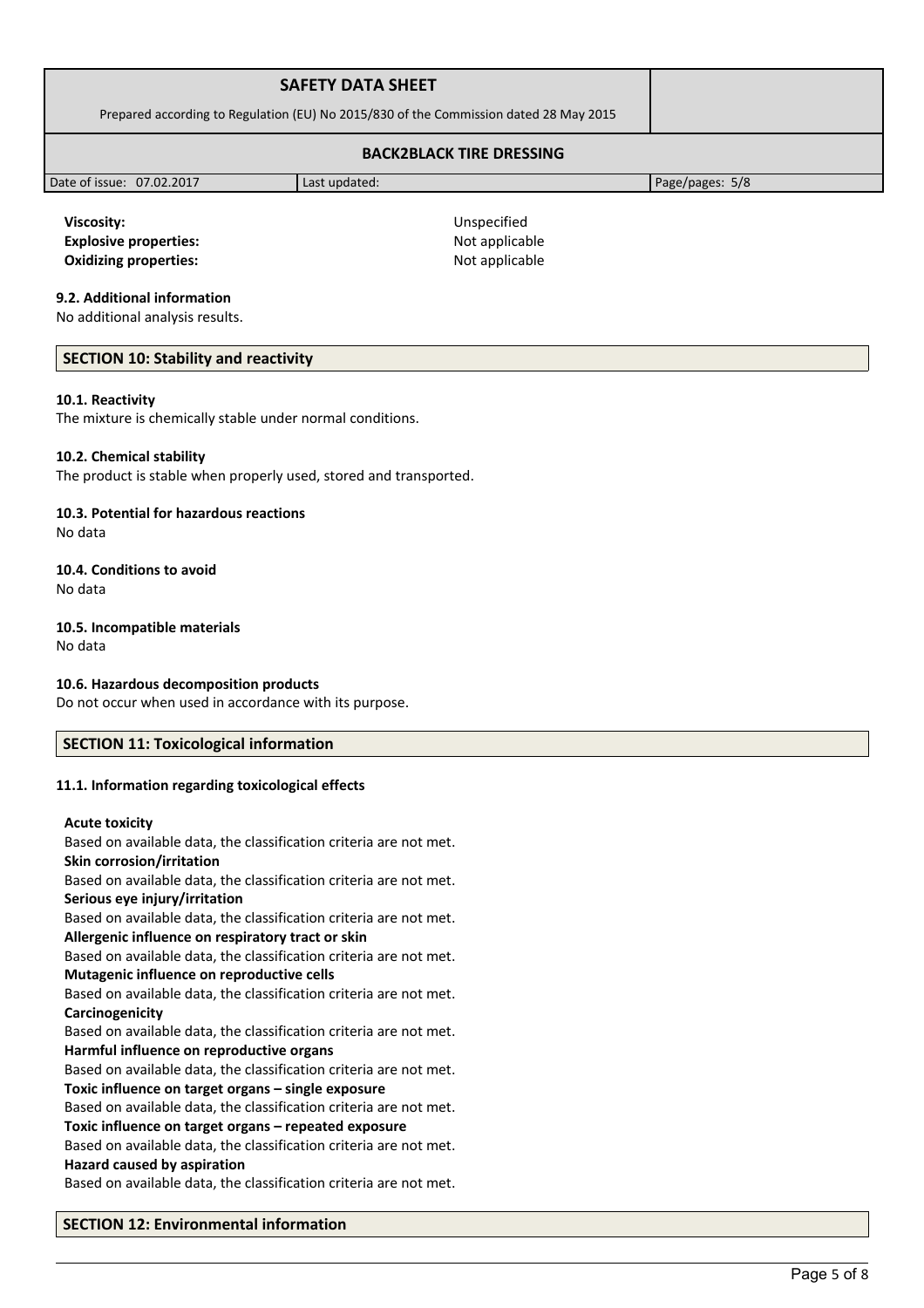| <b>SAFETY DATA SHEET</b>                                                              |               |                 |  |
|---------------------------------------------------------------------------------------|---------------|-----------------|--|
| Prepared according to Regulation (EU) No 2015/830 of the Commission dated 28 May 2015 |               |                 |  |
| <b>BACK2BLACK TIRE DRESSING</b>                                                       |               |                 |  |
| Date of issue: 07.02.2017                                                             | Last updated: | Page/pages: 6/8 |  |

# **12.1. Toxicity**

No data

### **12.2. Durability and dissolution potential**

The surfactants contained in the product comply with the biodegradability criteria as laid down in Regulation (EC) 648/2004 on detergents.

### **12.3. Bioaccumulation capacity**

No data

### **12.4. Soil mobility**

No data

## **12.5. Results of PBT and vPvB properties evaluation** No data

#### **12.6. Other harmful effects** No data

# **SECTION 13: Waste disposal**

### **13.1. Waste disposal methods**

Empty containers should be transported to an authorized company in order to be reprocessed or recycled. Do not store with municipal waste.

Do not discharge into sewage systems, surface waters or wastewater.

### **Waste code**

Act of 14 December 2012 on waste (Dz.U. (Journal of Laws) 2013, item 21).

Regulation of the Minister of Environment of 9 September 2014 on the waste catalogue (Dz.U. (Journal of Laws) 2014, item 1923).

The waste code must be assigned individually at the location where the waste is produced, depending on the industry in which it is used.

# **SECTION 14: Transport information**

| 14.1.<br>14.2. | <b>UN</b> number<br>UN proper shipping name                                             | <b>ADR/RID</b><br>--- | <b>IMGD</b><br>$---$<br>$---$ | <b>IATA</b><br>$---$ |
|----------------|-----------------------------------------------------------------------------------------|-----------------------|-------------------------------|----------------------|
| 14.3.          | Transport hazard class(es)                                                              | ---                   | ---                           | $---$                |
|                | Warning sticker No.                                                                     | ---                   | $---$                         | $---$                |
| 14.4.          | Packing group                                                                           | ---                   | $---$                         | $---$                |
| 14.5.          | Threat to the environment                                                               | $---$                 | $---$                         | $---$                |
| 14.6.          | Special precautions for users                                                           |                       | Not applicable                |                      |
| 14.7.          | Bulk transport in accordance with the MARPOL<br>convention appendix II and the IBC code |                       | Not applicable                |                      |

### **SECTION 15: Legal information**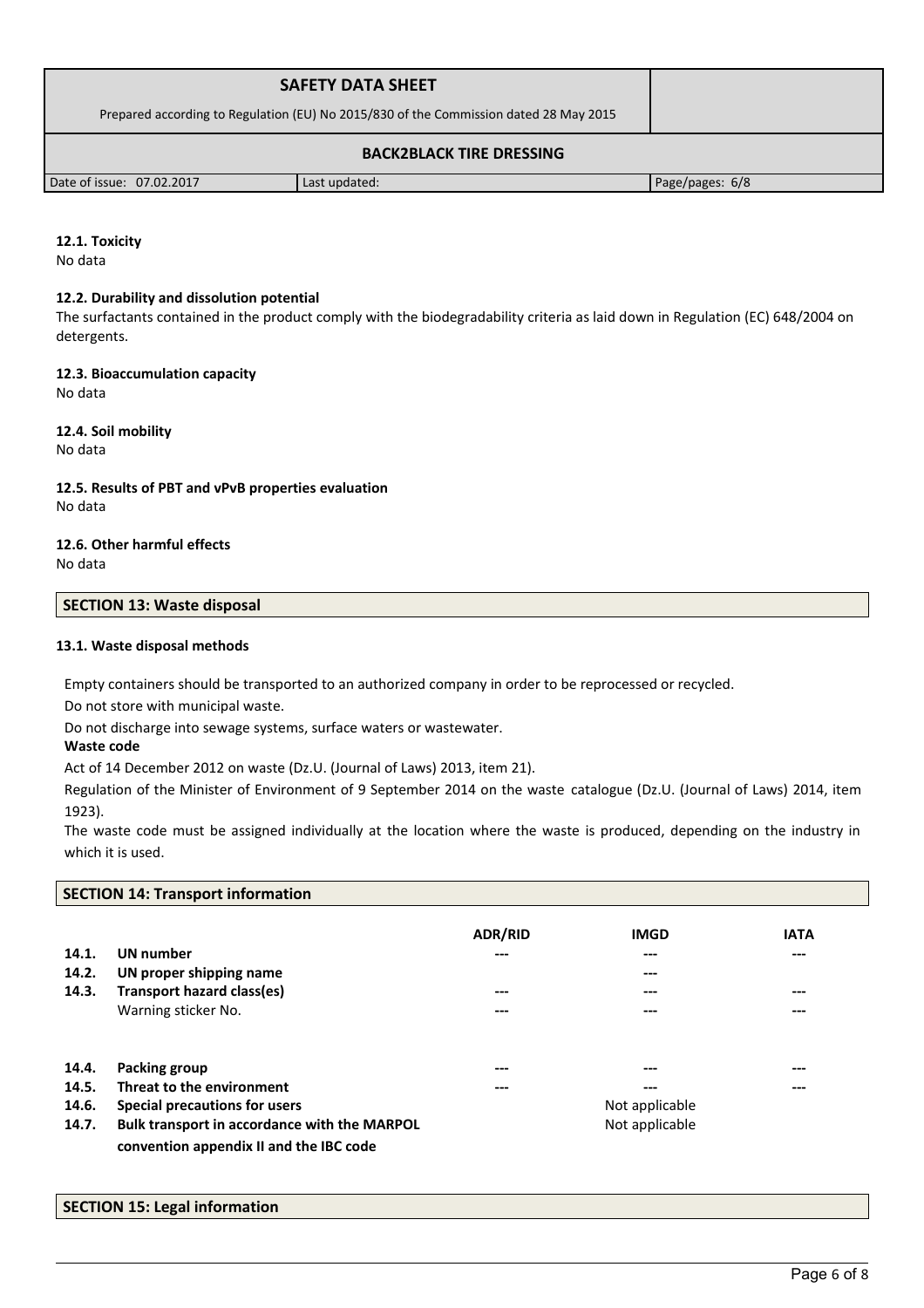| <b>SAFETY DATA SHEET</b><br>Prepared according to Regulation (EU) No 2015/830 of the Commission dated 28 May 2015 |               |                 |
|-------------------------------------------------------------------------------------------------------------------|---------------|-----------------|
| <b>BACK2BLACK TIRE DRESSING</b>                                                                                   |               |                 |
| Date of issue: 07.02.2017                                                                                         | Last updated: | Page/pages: 7/8 |

# **15.1. Provisions of the law regarding safety and protection of the environment in relation to the substance or mixture**

## **This safety data sheet has been drawn up based on the following legal acts:**

- 1. Regulation (EC) No 1907/2006 of the European Parliament and of the Council of 18 December 2006 concerning the Registration, Evaluation, Authorization and Restriction of Chemicals (REACH), establishing a European Chemicals Agency, amending Directive 1999/45/EC and repealing Council Regulation (EEC) No 793/93 and Commission Regulation (EC) No 1488/94 as well as Council Directive 76/769/EEC and Commission Directives 91/155/EEC, 93/67/EEC, 93/105/EC and 2000/21/EC.
- 2. Regulation (EC) No 1272/2008 of the European Parliament and of the Council of 16 December 2008 on classification, labeling and packaging of substances and mixtures, amending and repealing Directives 67/548/EEC and 1999/45/EC, and amending Regulation (EC) No 1907/2006. [ATP1, ATP2, ATP3, ATP4, ATP5, ATP6]
- 3. Commission Regulation (EU) 2015/830 of 28 May 2015 amending Regulation (EC) No 1907/2006 of the European Parliament and of the Council on the Registration, Evaluation, Authorization and Restriction of Chemicals (REACH) as corrected (replaces Regulation EC No 453/2015)
- 4. Act of 25 February 2011 on chemical substances and their compounds (DZ.U. (Journal of Laws) No 63, item 322 with amendments).
- 5. Regulation of the Minister of Labor and Social Policy of 6 June 2014 on maximum permissible concentration and intensity of agents harmful to health in the work environment (Dz.U. (Journal of Laws) item 817).
- 6. Act of 14 December 2012 on waste (Dz.U. (Journal of Laws) 2013, item 21).
- 7. Regulation of the Minister of Environment of 9 September 2014 on the waste catalogue (Dz.U. (Journal of Laws) 2014, item 1923).
- 8. Classification of dangerous goods according to the European Agreement concerning the International Carriage of Dangerous Goods by Road (ADR).
- 9. Regulation of the Minister of Labor and Social Policy of 26 September 1997 on general provisions of occupational safety and health (Dz.U. (Journal of Laws) 2003 No 169, item 1650 with amendments).
- 10. Regulation of the Minister of Health of 30 December 2004 on occupational health and safety related to the presence of chemical agents in the workplace (Dz.U. (Journal of Laws) 2005 No 11, item 86 with amendments). Regulation of the Minister of Economy of 21 December 2005 on essential requirements for personal protection (Dz.U. (Journal of Laws) No 259, item 2173).

### **15.2. Chemical safety evaluation**

No chemical safety evaluation for the mixture.

### **SECTION 16: Additional information**

List of hazard statements from section: 3

**H226** Highly flammable liquid and vapor.

**H336** May cause drowsiness or dizziness.

**H372** Causes damage to organs through prolonged or repeated exposure.

**H304** May be fatal if swallowed and enters airways.

**H411** Harmful to aquatic life with long-lasting effects.

## **CAS** (Chemical Abstracts Service)

**EC number** means one of the following:

- the number of the substance as given in the European Inventory of Existing Chemical Substances (EINECS),
- the number of the substance as given in the European List of Notified Chemical Substances (ELINCS)
- the number in the inventory of chemical substances listed in the European Commission's publication "No-longer polymers"

## **Description of used abbreviations, acronyms and symbols:**

**NDS** - maximum allowable concentration

**NDSCh** - temporary maximum allowable concentration

**NDSP** - highest maximum allowable concentration

**UN number** - the four-digit number that identifies hazardous materials and articles (UN No)

**ADR** - the European Agreement concerning the International Carriage of Dangerous Goods by Road